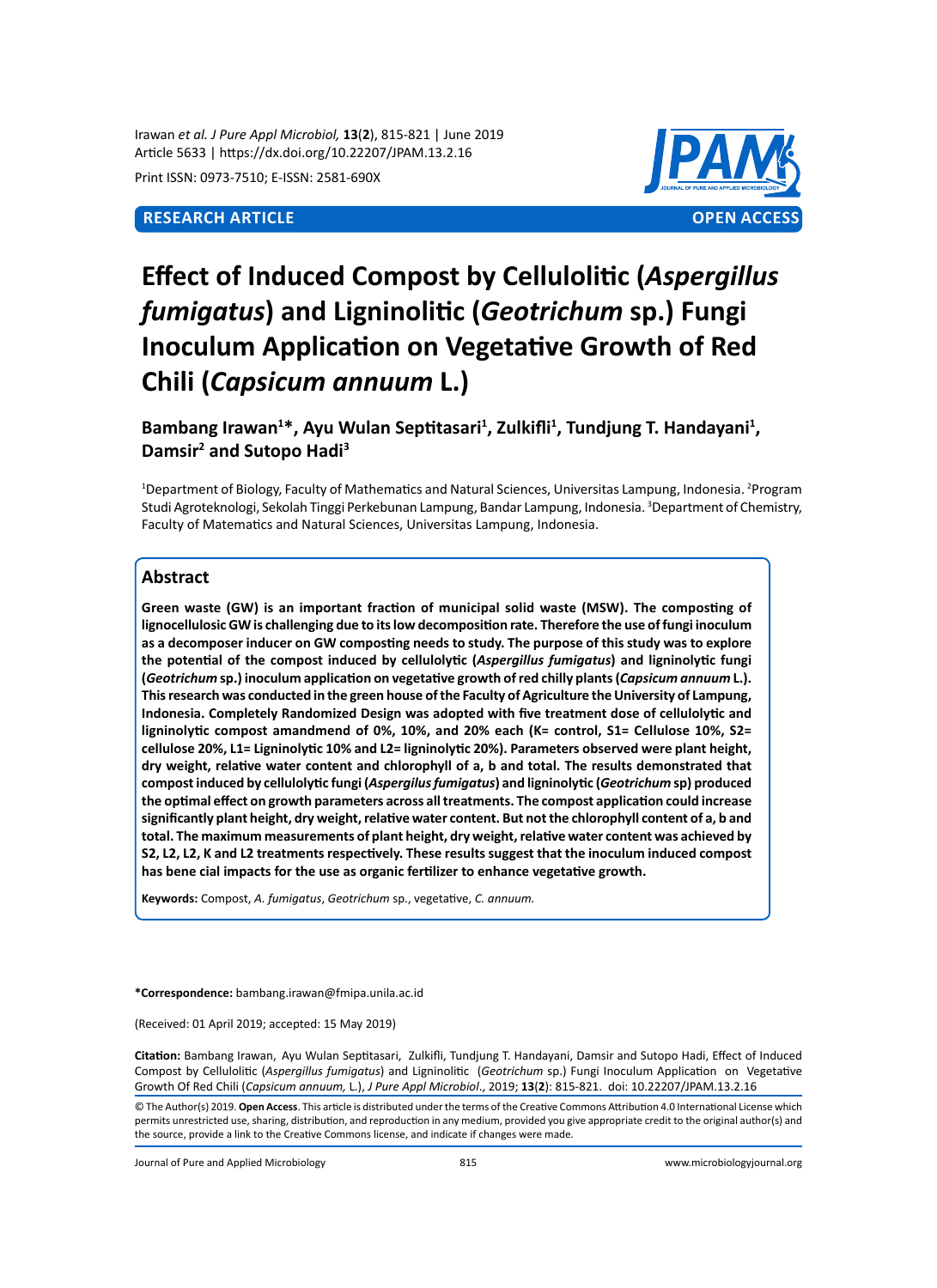#### **INTRODUCTION**

Plant requires sufficient nutrients for normal growth. However recently, decreasing soil conditions due to the influence of global climate change and agricultural production makes soil conditions experiencing nutrient deficiencies. As organic agricultural production grows in economic importance, there is an increased need to examine the ef cacy of a variety of plant fertility sources. On the other hand, the growth of urban green areas worldwide has led to an increase of the amounts of green waste (GW) generated. This, in turn, has become an environmental problem in developing and developed countries<sup>1</sup>. This coincides with efforts in waste reduction, one strategy of which is composting municipal solid waste<sup>2</sup>. Besides, it increases the need for additional sources of fertilizers. The use of synthetic fertilizers on the soil can cause deterioration to the balance of the soil ecosystem. Fertilization carried out continuously may cause a decrease in the number of soil microorganism population. As a result, the decomposition process in the soil will run very slowly without the help of microfungi as decomposers of organic compounds, and there is a decrease in the process of plant growth and development.

Along with other biowaste (i.e. food waste), GW constitutes the highest fraction of municipal solid waste (MSW)<sup>3</sup>. One of the compost substrate potential for the future is the use of compost derived from yard litter. In addition, it is to avoide the threat of chemical residual residues using synthetic fertilizers can inhibit plant growth. Compost has been identified as an alternative chemical fertilizer to increase soil fertility and crop production<sup>4</sup>. Compost is a plant residue, animal residue or a mixture of both that has been decomposed and recycled as a fertilizer and soil amendment. Compost is a key ingredient in organic farming. At its most essential, the process of composting requires simply piling up waste outdoors and waiting a year or more<sup>5</sup>.

One reesearch has shown that application of selective saprophytic microfungi based on decomposition properties on soil was able to increase soil fertility in the term of Nitrogen, Phosporus and potassium soil content and plant growth of Lycopersicum esculentum Mill<sup>6</sup>. Based on this, the addition of selected fungi inoculums

during the composting process will cause the formation of inoculum enriched compost which is able to accelerate the process of decomposition of organic matter and produces plant nutrients<sup>7</sup>. One of the subjects that has the potential used as superior organic fertilizer is compost induced by cellulolytic and ligninolytic fungi which enables rapid addition of soil nutrients. Moreover the presence of fungal inoculum in the compost will help the continuous decomposition process in the soil so that it is potential to produce soil fertility nutrients

#### **MATERIALS AND METHOD**

*Compost preparation*-Composting using a mixed substrate was carried out using the modified Kumar et al. method<sup>8</sup>. The litter was dry mixed litter collected from the campus yard with the following mixed of litter: ketepeng (*Terminalia catappa*), walnuts (*Canarium vulgare* Leenh), keben (*Barringtonia asiatica*), Sonokeling (*Dalbergia latifolia* Roxb.), Jati belanda (*Guazuma ulmifolia* Lamk.), cantile (*Michelia alba*) and Puring(*Codiaeum variegatum)*. Litter was used with evenly mixed with amounts of 10 kg each. The litter was mixed, chopped 3-5 cm in size, and aerated dry. The composition of compost materials follows the comparison of Ustuner *et al.* which is 2: 1 (w / w) for plant vegetation and animal manure<sup>9</sup>. The compost material used in this study intentionally did not use additional sources of sugar such as molasses because it was intended to suppress the growth of bacteria which would increase the composting temperature which would in fact kill the fungi inoculum.

Cellulolytic fungi (*Aspergillus fumigatus*) and ligninolytic fungi (*Geotrichum* sp) were obtained from previous studies. Litter composting process took place in aerobics, medium water content is 30-40%, and the temperature is around 30 - 50°C. A single culture inoculum and a 14-dayold consortium were given as much as 1.0% of the weight of the compost material substrate<sup>8</sup>. Composting was done using a modification of the Takakura Home Method (THM) method<sup>10, 11</sup>.

This study was conducted in a completely randomized design experiment with the main factor being fertilization with 5 levels as follows:

1. K = Control

2. S1 = 10% of Cellulolytic compost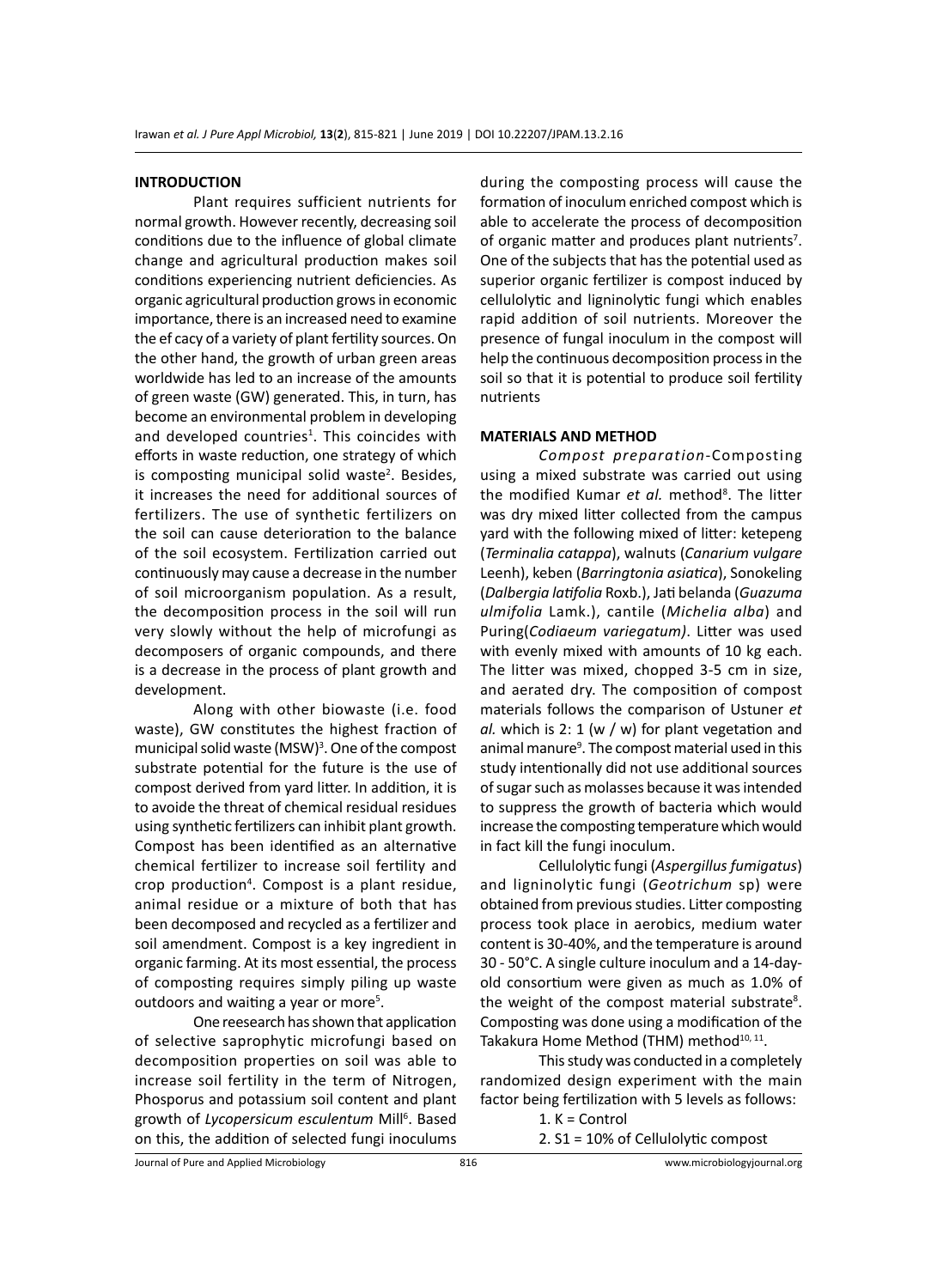- 3. S2 = 20% of Cellulolytic compost
- 4. L1 = 10% of Ligninolytic compost
- 5. L2 = 20% of Ligninolytic compost

The variables of this study were plant height, dry weight, relative water content, and chlorophyll a and b. Fifteen, thirty and forty fife days after planting (DAP), plant parameters were analyzed. Plants were cut 1 cm above the soil surface, then plant fresh weights were recorded, and dry weights were conducted by drying the plants at 60÷C for 24 h. Chili red leaf chlorophyll content was assessed by crushing 1 gram of chili leaves crushed until smooth with mortar, then 20 ml of 96% ethanol was added. The extract is filtered and then put into a test tube. Chlorophyll extract measured the absorbance at wavelengths of 648 and 664 nm. Chlorophyll content was expressed in milligrams per gram (mg / g) of tissue and was calculated in the following equation $12$ :

*Chla* = 13.36 A664 – 5.19 A<sup>648</sup> *Chlb* = 27.43 A648– 8.12 A<sup>664</sup>

#### **RESULTS AND DISCUSSION**

Data presented in Table 1 show the effect of compost induced by cellulolytic and ligninolytic fungi treatments significantly affected plant height during 15, 30 and 45 day after planting (DAP). However, the highest value of plant height was obtained by the S2 treatment on 45 DAP. No apparent differences were detected on the trait concerning all induced compost treatments beside control.

Observations of 15 and 30 DAP on plant height show real differences of treatments compared to control, but there were no significance differences among treatments beside control.

**Table 1.** Plant height (cm) treated by induced compost of cellulolytic and ligninolytic fungi inoculum

| No     | Treatments     | 15 DAP                                  | 30 DAP                              | 45 DAP                          |  |
|--------|----------------|-----------------------------------------|-------------------------------------|---------------------------------|--|
| 1      | ĸ              | 4.97 $c$                                | 8.57c                               | 17.07 <sup>d</sup>              |  |
| 2      | S1             | 7.77 <sup>b</sup><br>8.60 <sup>ab</sup> | 19.90 <sup>b</sup>                  | 52.70 $C$                       |  |
| 3<br>4 | S2<br>l 1      | $8.90^{ab}$                             | 24.90 <sup>ab</sup><br>$21.77^{ab}$ | 66.60 <sup>ab</sup><br>59.23 bc |  |
| 5      | $\overline{2}$ | $8.30^{ab}$                             | $26.57^{ab}$                        | 60.30 $bc$                      |  |
|        |                |                                         |                                     |                                 |  |

Description: - K = control; S1 = Cellulolytic (10%); S2=Cellulolytic (20%); L1 = Ligninolytic (10%); L2 = Ligninolytic (20%). Numbers followed by different letters within columns are signi cantly different at *P* < 0.05.

On the 45 DAP observation the treatment S2 indicated that it was significantly highest amomg all treatments including control. Induced compost had a significant effect on the height of the large red chili plant on all observation days.

Fig. 1 reports the effect of induced compost treatments on the plant height. At 15 DAP the highest chili plants were plants given L1 compost (Ligninolytic 10%). At 30 DAP the highest plants were at L2 (ligninolytic 20%). At 45 DAP the highest plants were achieved at S2 (cellulolytic 20%) compost treatment. Moreover, in the whole compost application, both cellulolytic and ligninolytic gave a good influence compared to controls on the height of large red chili plants.

The results showed that the soils amended with induced compost had a significant effect on the height of chili plants from the three observation times compared to the control. The results comply with Schroth and Sinclair<sup>13</sup> stating that plants can grow and develop optimally if the process of absorption of nutrients in large quantities occurs optimally. It is assumed that nutrients available in compost induced by cellulolytic and ligninolytic fungi with a combination of doses of 10% and 20% have been able to meet the needs of large red chili plants so that the growth of plant height can be optimal.

Induced compost stimulated all the plant growth parameters through the improvement effect on the meristematic activity of tissues, where these compost are rich in N, P, K and other minerals which are required for propellant growth. As a result of these prospects, it may be concluded that compost improved the structure of sandy soil and consequently encouraged the plant to

**Table 2**. Dry weight of plants (g) treated by induced compost of cellulolytic and ligninolytic fungi inoculum

| No | <b>Treatments</b> | 15 DAP             | 30 DAP               | 45 DAP                |
|----|-------------------|--------------------|----------------------|-----------------------|
| 1  | к                 | 0.002 <sup>d</sup> | 0.041 <sup>b</sup>   | $0.124$ <sup>f</sup>  |
| 2  | S1                | $0.010$ bcd        | 0.152 h              | 5.081 <sub>cde</sub>  |
| 3  | S <sub>2</sub>    | $0.021^{ab}$       | 0.103 h              | $4.091$ <sup>de</sup> |
| 4  | l 1               | $0.011$ bcd        | $0.427$ <sup>a</sup> | $3.175$ <sup>e</sup>  |
| 5  | 12                | $0.013$ bcd        | $0.420$ <sup>a</sup> | 5.789 bcd             |
|    |                   |                    |                      |                       |

Description: - K = control; S1 = Cellulolytic (10%); S2=Cellulolytic (20%); L1 = Ligninolytic (10%); L2 = Ligninolytic (20%). Numbers followed by different letters within columns are signi cantly different at *P* < 0.05.

Journal of Pure and Applied Microbiology 817 www.microbiologyjournal.org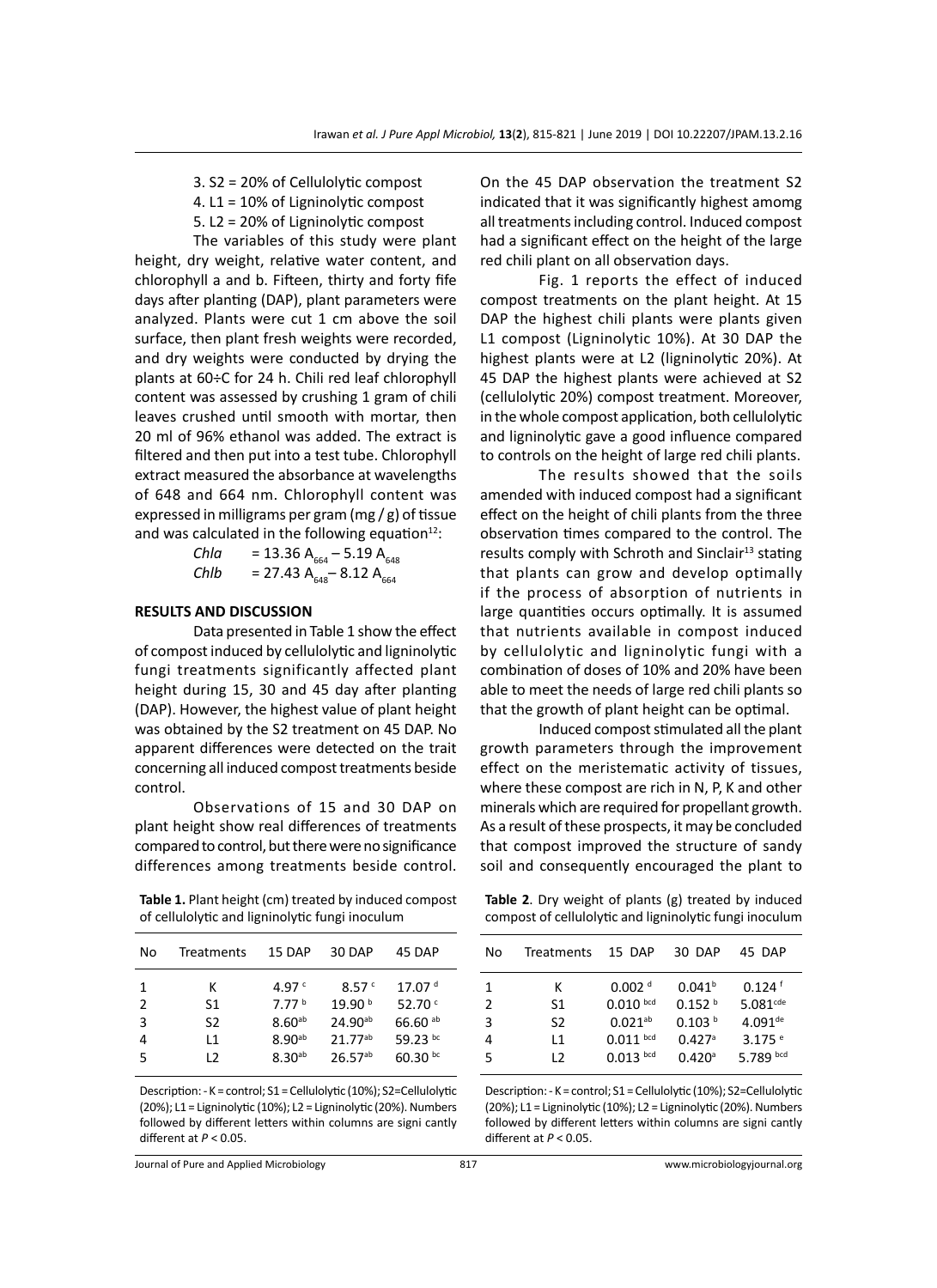achieve good growth. Moreover, the slow released nutrients from compost permit the plants to get benefit of them, and thus improved plant growth<sup>5</sup>. Several studies have been done related to organic amendments on improving soil physical, chemical, and biological properties, providing essential plant nutrients to stimulate plant growth and yield $14-17$ .

Table 2 presented the effect of compost induced by cellulolytic and ligninolytic fungi on the dry weight of large red chili plants. Treatments significantly affected dry weight of plants during 15, 30 and 45 DAP. Observations of 15 and 30 DAP on dry weight show significant differences of treatments compared to control, but there were no significance differences among treatments (exclude control). On the 30 DAP the highest dry weight value was achieved by L1 . On the 45 DAP observation the treatment L2 indicated that it

**Table 3.** Relative moisture content of plants (g). treated by induced compost of cellulolytic and ligninolytic fungi inoculum

| No | Treatments     | 15 DAP            | 30 D AP            | 45 DAP                |
|----|----------------|-------------------|--------------------|-----------------------|
| 1  | к              | $0.05^{\circ}$    | 0.15 <sup>c</sup>  | 0.63 <sup>d</sup>     |
| 2  | S1             | 0.13 <sup>a</sup> | $1.28$ abc         | $21.87$ bcd           |
| 3  | S2             | $0.10^{\circ}$    | 1.20 <sup>bc</sup> | $16.77$ <sup>cd</sup> |
| 4  | l 1            | $0.15^{\circ}$    | $4.41^{ab}$        | $20.57$ bcd           |
| 5  | $\overline{2}$ | $0.14^{\circ}$    | 4.06 <sup>ab</sup> | $30.39$ abc           |
|    |                |                   |                    |                       |

Description: - K = control; S1 = Cellulolytic (10%); S2=Cellulolytic (20%); L1 = Ligninolytic (10%); L2 = Ligninolytic (20%). Numbers followed by different letters within columns are signi cantly different at *P* < 0.05.



**Fig. 1.** Induced compost effect on the plant height . K = control; S1 = Cellulolytic (10%); S2=Cellulolytic (20%); L1 = Ligninolytic (10%); L2 = Ligninolytic (20%).

was significantly highest among all treatments including control.

Fig. 2 reports the effect of induced compost treatments on the dry weight of the plant. On the 45 DAP chili plants that had the highest dry weight value were plants given L2 compost (ligninolytic 20%) treatments. Moreover, overall fertilizer application, both cellulolytic, and ligninolytic compost gave a good effect compared to the control on the dry weight of large red chili plants.

The data also indicated that the induced compost affects the dry weight of large red chili plants. The existence of a significant effect is thought to be due to the adequacy of plant nutrients provided by induced compost fertilizer. The addition of compost can improve soil quality as well as providing nutrients for plants, so that it is good for plant growth. The application of GW compost is very promising because of the physicochemical diversity of the material so that the strategy of adding a consortium of fungi inoculums greatly help the decomposition process<sup>18</sup>. The compost contains several macro and micro-nutrients that can improve soil physical, chemical, and biological properties, providing essential plant nutrients to stimulate plant growth and yield<sup>15-17</sup>.

Table 3 shows that induced compost application had a significant effect on the relative moisture content of large red chili



**Fig. 2.** Induced compost effect on the dry weight. K = control; S1 = Cellulolytic (10%); S2=Cellulolytic (20%); L1 = Ligninolytic (10%); L2 = Ligninolytic (20%).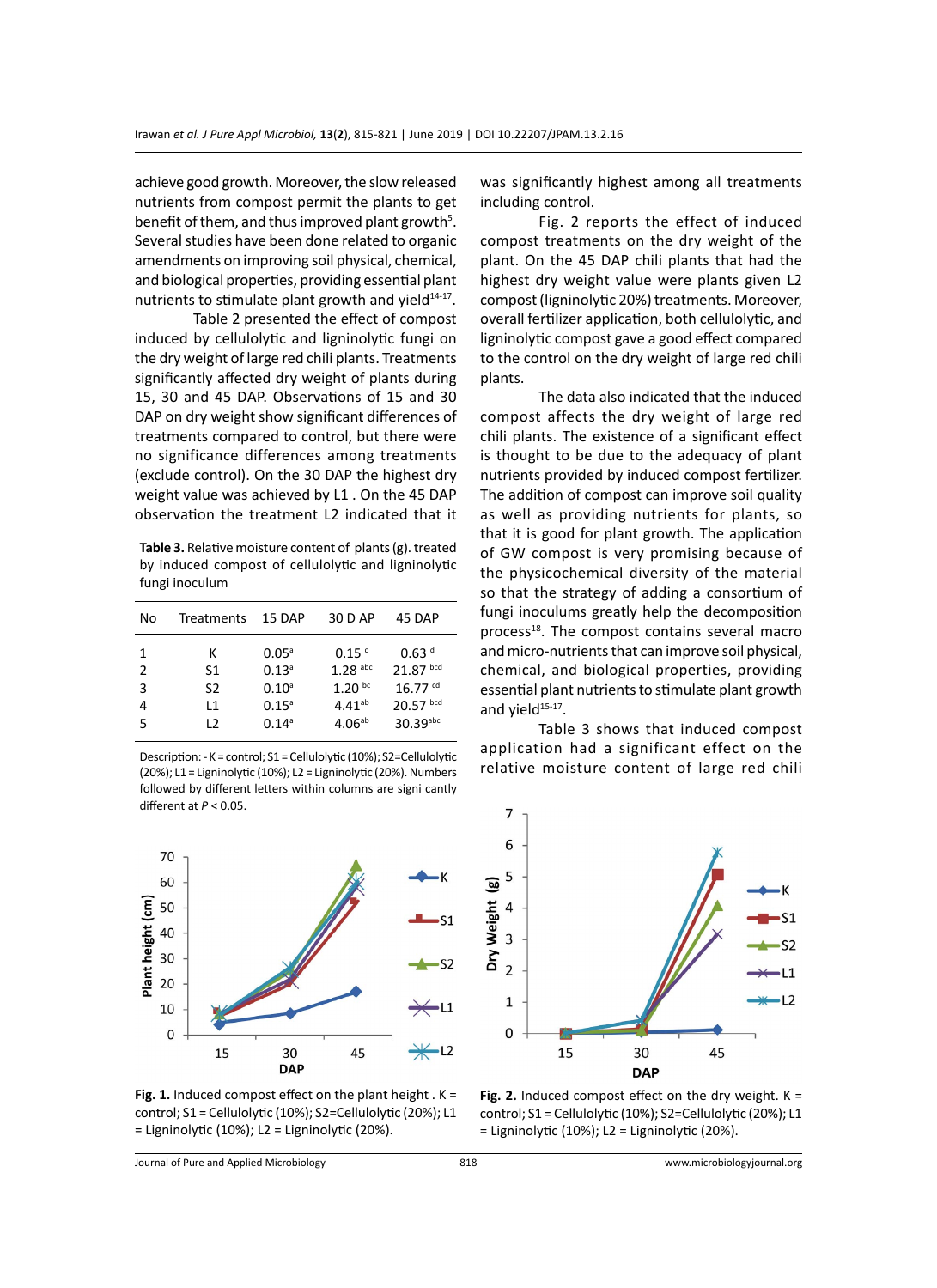plants on observation days except on the 15 DAP. Observations of 30 and 45 DAP on relative moisture content show significant differences of treatments. On the 30 DAP the highest relative moisture content value was achieved by L1. On the 45 DAP observation the treatment L2 indicated that it was significantly highest among all treatments.

Fig 3. reports the effect of induced compost treatments on the relative moisture content of the plants. On the 15, 30 and 45 DAP the plants that have the highest relative water content were plants given compost L2 (ligninolytic 20%).

The relative water content of a large red chili plant has increased over time. The water content of plants is resulted fromabsorption of plant roots and with the addition of compost can increase the absorption of roots of nutrients so that it can increase water content of plants. This



**Fig. 3**. Induced compost effect on the relative moisture content.  $K =$  control;  $S1 =$  Cellulolytic (10%); S2=Cellulolytic (20%); L1 = Ligninolytic (10%); L2 = Ligninolytic (20%).



**Fig. 5.** Induced compost effect on chlorophyll b content. K = control; S1 = Cellulolytic (10%); S2=Cellulolytic (20%); L1 = Ligninolytic (10%); L2 = Ligninolytic (20%).

is in accordance with Sepwanti *et al*. <sup>19</sup> stated that fungi-induced compost (*Trichoderma harzianum*) can increase the growth of red chili plants including the fresh weight and moisture content of a plant.

Fig. 4 reports that the effect of compost induced by cellulolytic and ligninolytic fungi on the leaf chlorophyll a of the leaves on 15 DAP, 30 DAP, and 45 DAP indicated no significant difference of all treatments. On the 15 and 30 DAP the highest effect of induced compost on chlorophyll a content was on S2 (cellulolytic 20%), whereas on the 45 DAP the highest chlorophyll a content was on L1 (ligninolytic 10%). Fig. 5 shows the effect of compost induced by cellulolytic and ligninolytic fungi on the leaf chlorophyll b content. The applications indicate that there were no significant difference of all treatments.

On the 15 and 30 DAP the highest effect of induced compost on leaf chlorophyll b content was on S2 (cellulolytic 20%), and on the 45 DAP highest leaf chlorophyll b content was at L1 (ligninolytic



**Fig. 4**. Induced compost effect on chlorophyll a of the leaves. K = control; S1 = Cellulolytic (10%); S2=Cellulolytic (20%); L1 = Ligninolytic (10%); L2 = Ligninolytic (20%).



**Fig. 6.** Induced compost effect on total chlorophyll content.  $K =$  control;  $S1 =$  Cellulolytic (10%); S2=Cellulolytic (20%); L1 = Ligninolytic (10%); L2 = Ligninolytic (20%).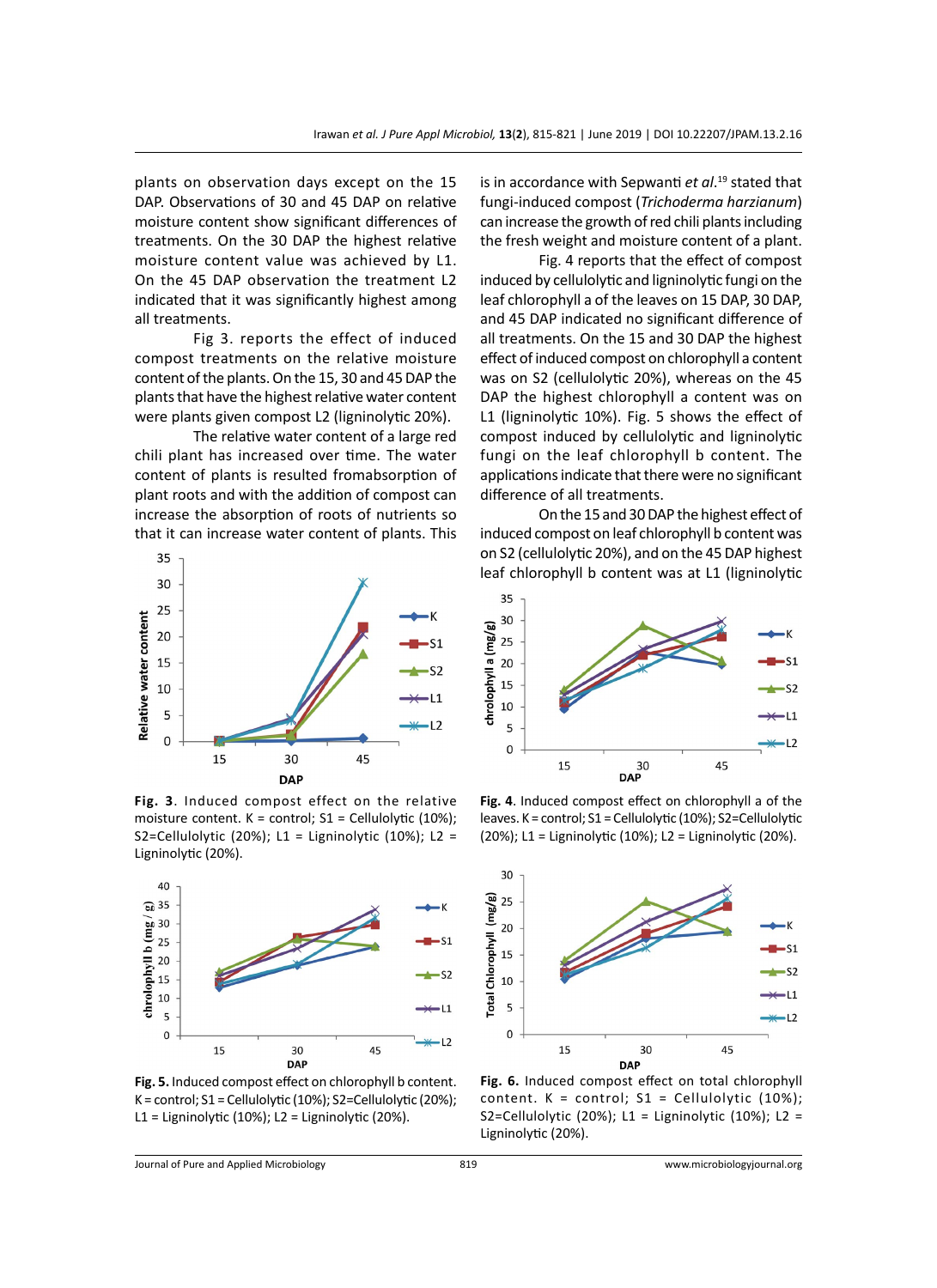10%). However, the overall treatment of compost addition gave the best effect compared to the control on chlorophyll b of large red chili leaves (Fig. 5).

There were no significant differences in total chlorophyll content among treatments. However, induced compost led to an increase in total chlorophyll content in plant tissues more than control except when plant treated with S2 which tend to decrease on 45 DAP (Fig. 6)

The results indicate that the compost treaments did not have a significant effect on the chlorophyll a, b and total. Although the compost treatment has no significant effect on chlorophyll content but there is a tendency that treatments can increase the chlorophyll content in large red chili plants.

#### **CONCLUSION**

The application of compost induced cellulolytic fungi (*Aspergillus fumigatus*) and ligninolytic (*Geotrichum* sp) can increase vegetative growth of large red chili plants (*Capsicum annuum*  L.) including plant height, dry weight, relative water content, but no significant for chlorophyll a, b, and total.

#### **ACKNOWLEDGEMENTS**

The authors thank to Institute for Research and Community Services, Universitas Lampung that provided fund for this research to be undertaken through Leading Research Scheme (Penelitian Unggulan) 2017. PT. Great Giant Pineapple, Terbanggi Besar, Central Lampung, Indonesia for providing pineapple biomass for composting.

#### **CONFLICT OF INTEREST**

The authors declare that there is no conflict of interest.

### **AUTHORS' CONTRIBUTION**

All authors have made substantial, direct and intellectual contribution to the work and approved it for publication.

#### **Funding**

Leading Research Scheme (Penelitian Unggulan) 2017 Universitas Lampung, with contract no. 808/UN26.21/PP/2017, July 27, 2017.

#### **Data availability**

All datasets generated or analyzed during this study are included in the manuscript.

### **Ethics Statement**

This article does not contain any studies with human participants or animals performed by any of the authors.

#### **REFERENCES**

- 1. Zhang L., Sun X. Addition of seaweed and bentonite accelerates the two-stage composting of green waste. *Bioresou. Technol.,* 2017; **233**: 116–126.
- 2. Radin A.M., Warman P.R. Assessment of Productivity and Plant Nutrition of Brussels Sprouts Using Municipal Solid Waste Compost and Compost Tea as Fertility Amendments. *Int. J. Vegetable Sci.,* 2010; **16**: 374-391.
- 3. Kumar M., Ou Y.L., Lin J.G. Co-composting of green waste and food waste at low C/N ratio. *Waste Manage.*, 2010; **30** (4): 602–609.
- 4. Asgharipour M.R., Armin M. Growth and Elemental Accumulation of Tomato Seedlings Grown in Composted Solid. *Am-Euras J. Sustain. Agr.,* 2010; **4**(1): 94–101.
- 5. Mazhar A.A.M., Abdel-Aziz N.G., Shedeed S.I., Zaghloul S.M. Effect of Nile Compost Application on Growth and Chemical Constituents of Jatropha Curcas Grown under Different Salinity Levels of Diluted Sea Water. *Aus. J. Basic Appl. Sci.,* 2011; **5**(9): 967–974.
- 6. Irawan B., Afandi Hadi S. Effects of Saprophytic Microfungi Application on Soil Fertility Based on Their Decomposition Properties. *J. Appl. Biol. Sci.,* 2017; **11**(2): 15–19.
- 7. Irawan B., Kasiamdari R.S., Sunarminto B.H., Sutariningsih. Preparation of Fungal Inoculum for Leaf Litter. *ARPN J. Agr. Biol. Sci.,* 2014; **9**(3): 7–10.
- 8. Kumar A., Gaind S., Nain L. Evaluation of Thermophilic Fungal Consortium for Paddy Straw Composting. *Biodegradation*, 2008; **19**: 395-402.
- 9. Ustuner O., Wininger S., Gadkar V., Badani H., Raviv M., Dudai N., Medina S., Kapulnik Y. Evaluation of Different Compost Amendments with AM Fungal Inoculum for Optimal Growth of Chieves. *Compost. Sci. Util.,* 2009; **17**(4): 257-265.
- 10. Ying G.H., Chi L.S., Ibrahim M.H. Changes of Microbial Biota during the Biostabilization of Cafeteria Wastes by Takakura Home Method (THM) Using Three Different Fermented Food Products.*UMT* 11<sup>th</sup> International Annual Symposium on Sustainability Science and Management 09th – 11th July 2012, Terengganu, Malaysia, 2012**,** 1408-1413.
- 11. Kitakyushu International Techno-Cooperative Association. Separation at Source, Collection and Composting of Waste in Surabaya, Indonesia: Promoting the Reduction and Recycling of Waste. *Report Project 2004-2006*. Environmental Restoration and Conservation Agency, Japan Fund for Global Environment Promotional Activity, 2007.
- 12. Miazek K., Ledakowicz S. Chlorophyll Extraction from Leaves , Needles and Microalgae/ : A Kinetic Approach.